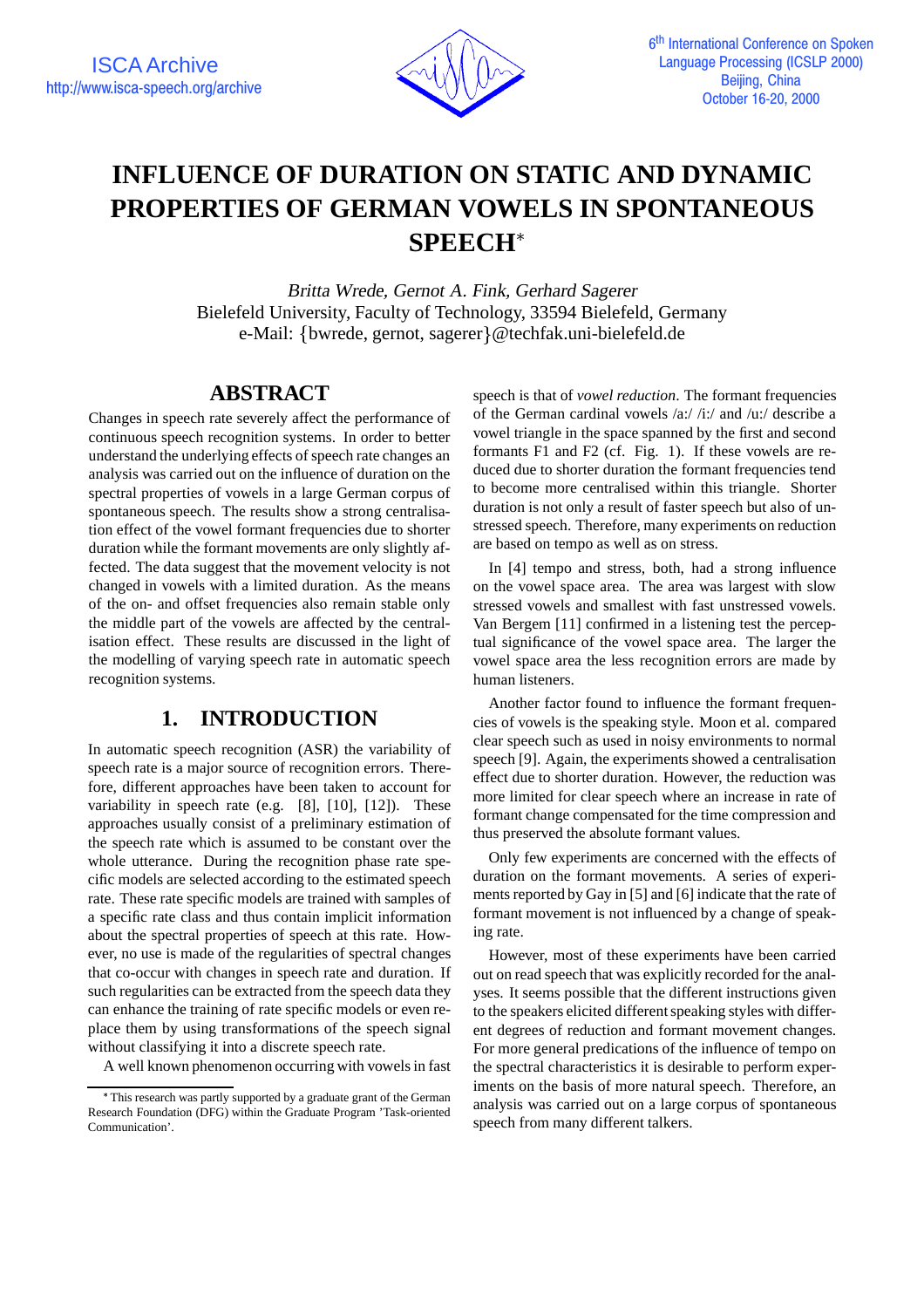## **2. CORPUS**

The basis of the experiment constituted the large German corpus of spontaneous speech recorded in the Verbmobil project [7]. It consists of dialogues with two participants negotiating one or more appointments in accordance with their diaries. Although the scenario is an artificial setup for the purpose of speech recording no instructions concerning the speaking style were given to the subjects. Therefore the corpus contains the usual features known to occur in spontaneous speech such as hesitations, corrections, slips of the tongue, high variability in speech rate etc. In summary, it consists of 13,910 utterances from 654 speakers from different regions of Germany and contains 303,746 tokens of 6,258 different words.

The recordings were performed in an ordinary office environment with close-talking microphones and with a sampling-rate of 16 kHz.

## **3. METHODS**

The segmentation of the speech signal was done automatically with the speech recognition system as described in [3] using the official orthographic transcription of the Verbmobil project. The signal processing of the speech recogniser computes 12 mel-frequency cepstral coefficients [2] and their smoothed first and second order derivatives. By adding one energy coefficient this results in a 39 dimensional feature vector which is computed every 10 ms on a 16 ms frame of speech. The derivatives are calculated over a series of five frames.

The formant analysis was performed automatically with the formant tracker of the ESPS software<sup>1</sup>. The formant tracker used 20th order LPC-coefficients that were computed every 10 ms on a 16 ms frame of speech. The tracker was instructed to scan the spectrum for five formants from which only two were used for further analysis.

In accordance with the segmentation of the speech signal the following values were computed for the vowels /a:/ /i:/ and  $/u$ :/:

- 1. The average first and second formants over the whole cosine-weighted vowel segment
- 2. The first and second formants at the first, middle and last frame of the vowel segment
- 3. The first derivatives of the first and second formants at the first, middle and last frame of the segment
- 4. The duration of the segment

The first order derivatives of the formant frequency values were computed as a first order regression over the preceding two, the actual and the following two formant values of the intended frame. As the speech recogniser performs a frame based segmentation of the speech signal boundaries can only occur at the end of a frame leading to segment durations that are multiples of 10 ms.

## **4. RESULTS**

The segmentation produced 38,168 instances of /a:/, 23,464 instances of /i:/ and 7,927 instances of /u:/. For the following analyses the samples of each vowel were divided independently into four duration classes. Each of the classes contained approximately 25% of the data of one vowel.

#### **4.1. Static formant frequencies**

For a general picture of the behaviour of the formant frequencies with different durations the means of the average first and second formants over the whole weighted segment were computed according to their duration class. The means of the first two formant frequencies plotted against each other are shown in Fig. 1. The vowel triangle shows a clear trend of centralisation for shorter vowels.



Figure 1: Means of formant frequencies by duration classes of the German vowels /a:/ /i:/ /u:/. Only the longest and shortest vowels are shown. L shows the vowel space centre of the longest, S of the shortest vowels.

For the statistic analysis of this trend the centres of the vowel triangles of each duration class were computed. As the formant frequencies for each vowel and duration class are approximately normally distributed the computation of the distances was carried out on the mean values of each class instead of the distances for each token. By this procedure a too strong influence of the variances is avoided which would occur if the distances were computed item by item. As the variances represent the high variability of the speech sample caused by the large amount of different male and female speakers with individual vowel spaces the

<sup>&</sup>lt;sup>1</sup>The Entropic Signal Processing System (ESPS) is a commercial software package distributed by Entropic Research Laboratory, Inc.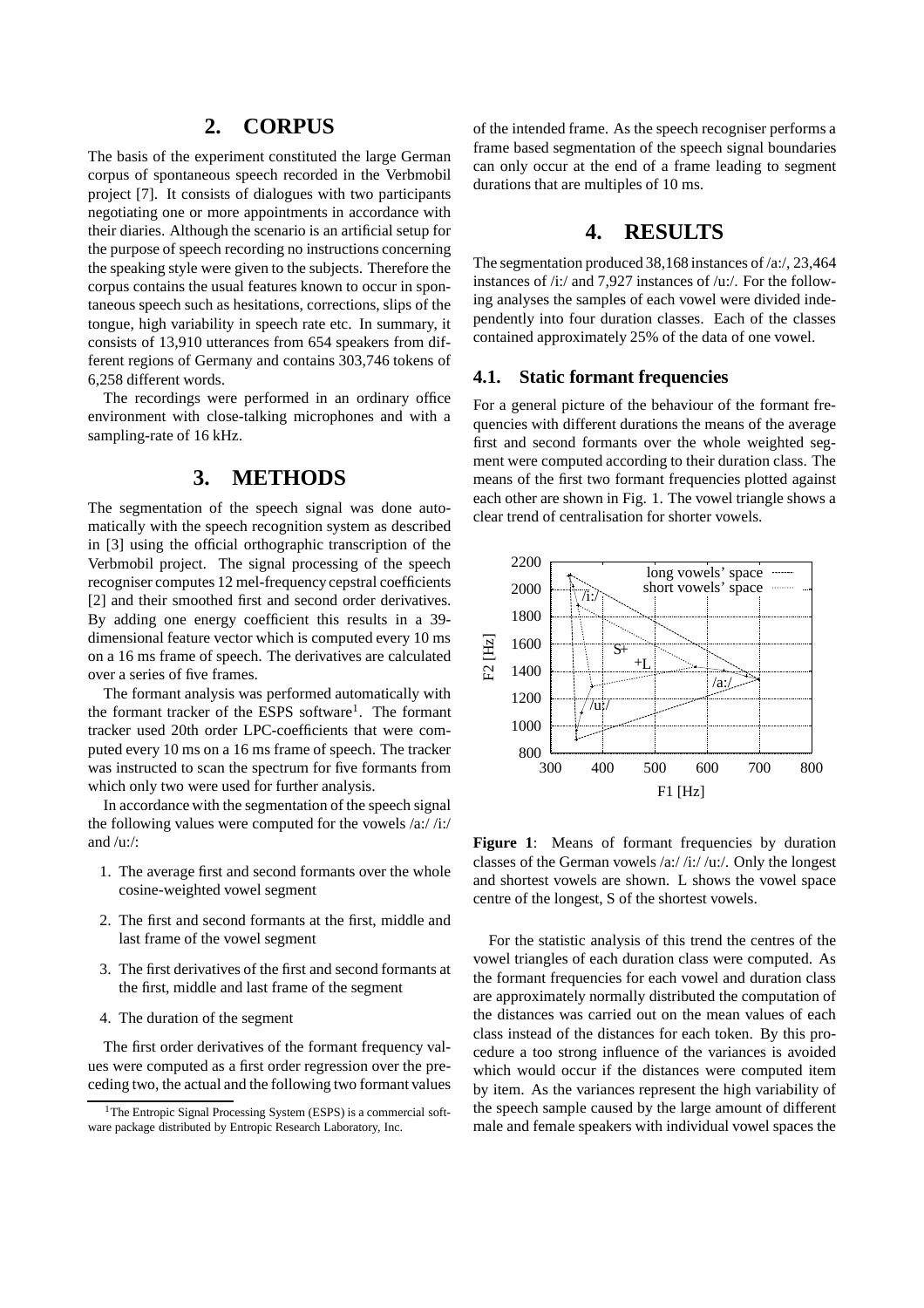comparison of means was chosen as an abstraction over the speaker specificities.

The distances of the mean values of the three vowels to the duration specific centres were computed according to their duration class. While the mean distance of all long vowels to the corresponding centre was 485 Hz this distance was reduced to 239 Hz for the shortest vowels which represents a reduction of 51% of the distances and 75% of the vowel space area.

#### **4.2. Formant frequency movements**

For the analysis of the changes in the formant movements the means of the formant frequencies measured at the beginning, middle and end of the segments were computed. The results are shown in Fig. 2.



**Figure 2**: Movements of the second (a) and first (b) formants of the German vowels /a:/ /i:/ /u:/ as measured at the begin, middle and end of the vowels. The duration is chosen according to the mean duration values of the corresponding duration classes.

As can be seen from Fig. 2 while the on- and offset formant frequencies almost remain invariant the target values in the middle of the segments are clearly reduced for the shorter segments. This indicates that the total amount of reduction as seen in Fig. 1 is mainly due to the middle segment. The steepness of the connections of the measured frequencies as shown in Fig. 2 suggest that the rate of change stays the same over the different duration classes. Indeed, the first derivatives computed at the three different points of the vowel segments show that the steepness of the formant movements at least for the middle and last frame are roughly the same for the different duration classes. However, the values for the first derivatives of the second formants of the initial frame of all three vowels indicate a flatter movement.

## **5. DISCUSSION**

The presented data confirms the general tendency of vowel reduction due to shorter duration in spontaneous speech over a large number of speakers. Since the direction of the vowel reduction points towards the centre of the vowel space this centre becomes an important reference point for speech recognition. It is generally assumed that this centre is speaker specific and represents the spectral characteristics of the neutral vocal tract of a speaker. Consequently the speaker specificity increases with shorter segmental duration as the formant frequencies tend to become more and more neutral.

However, formants proved not to be successful features in signal processing  $([11](p.6))$ . Therefore, to account for this reduction of the vowel space area in ASR the behaviour of the whole spectrum has to be known. Since the formant frequencies are defined as energy peaks in the spectrum  $(11(p.221))$  a tendency for centralisation means that the energy of the spectrum is shifted towards the points of the central formant frequencies. Thus, to compensate for vowel reduction a non-linear transformation that shifts the spectral energy in the opposite direction is needed.

Furthermore, these results can be used for the estimation of speech rate or reduction. If most of the spectral energy is distributed near the centre frequencies it can be assumed that the speech segments are rather reduced, thus spoken fast or unstressed. Additionally, a measure of the spectral variability over time can give information about the velocity of movements and thus about the estimated rate of speech when a clear speaking style is assumed.

The relative constancy of formant movements stands in contradiction to results from the modelling of speech rate as reported in section one. Martínez et al. [8] found that the features that were most affected by different speech rates were the dynamic features which consist of the first and second order derivatives of the cepstral coefficients. Their results suggest that the velocity of formant movement changed significantly with increasing speech rate which mirrors the results of Moon et al. [9] for clear speech. As the corpus of Martínez et al. consisted of speech data recorded with the purpose of gathering data of different speech rates the instructions given to the subjects might